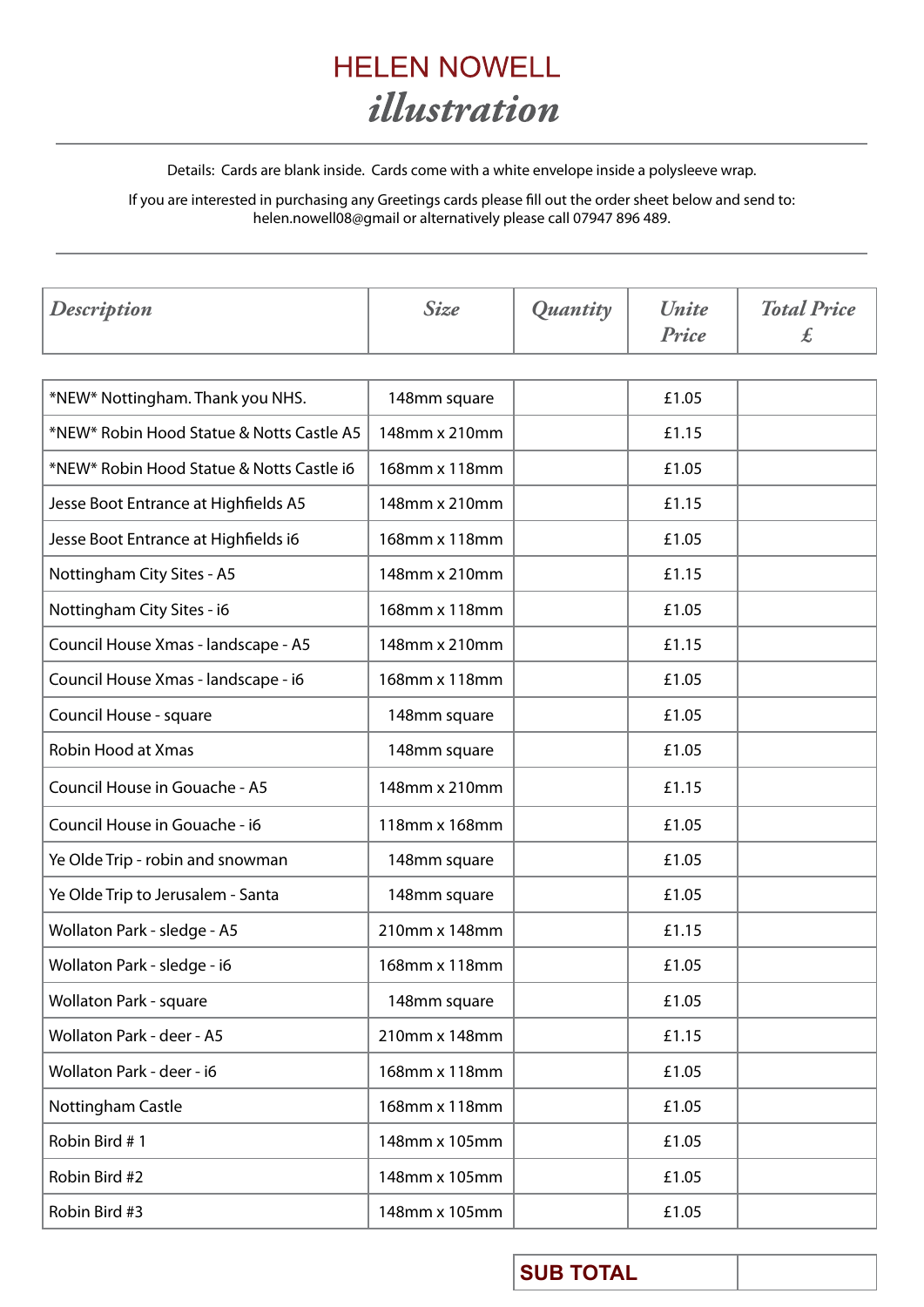

Details: Cards are blank inside. Cards come with a white envelope inside a polysleeve wrap.

If you are interested in purchasing any Greetings cards please fill out the order sheet below and send to: helen.nowell08@gmail or alternatively please call 07947 896 489.

| <b>Description</b>                    | <b>Size</b>   | Quantity | Unite<br>Price | <b>Total Price</b><br>£ |
|---------------------------------------|---------------|----------|----------------|-------------------------|
|                                       |               |          |                |                         |
| Marching Band and the mistletoe       | 210mm x 148mm |          | £1.15          |                         |
| Marching Band and Santa               | 210mm x 148mm |          | £1.15          |                         |
| Horse Guard and Rudolph               | 210mm x 148mm |          | £1.15          |                         |
| <b>Buckingham Palace at Christmas</b> | 210mm x 148mm |          | £1.15          |                         |
| Solider and Santa                     | 118mm x 168mm |          | £1.05          |                         |
| The Queen and her corgi               | 148mm square  |          | £1.05          |                         |

| Brian Clough - red              | 118mm x 168mm | £1.05 |  |
|---------------------------------|---------------|-------|--|
| Brian Clough - green            | 105mm x 148mm | £1.05 |  |
| Robin Hood and Lady Marian - A5 | 148mm x 210mm | £1.15 |  |
| Robin Hood and Lady Marian - i6 | 118mm x 168mm | £1.05 |  |
| Zara Building                   | 168mm x 118mm | £1.05 |  |
| King's Walk                     | 118mm x 168mm | £1.05 |  |

| Council House - NEW - A5 (non-Xmas)  | 210mm x 148mm | £1.15 |  |
|--------------------------------------|---------------|-------|--|
| Council House - NEW - i8 (non-Xmas)  | 176mm x 126mm | £1.05 |  |
| Ye Olde Trip - NEW - A5 (non-Xmas)   | 210mm x 148mm | £1.15 |  |
| Ye Olde Trip - NEW - i8 (non-Xmas)   | 176mm x 126mm | £1.05 |  |
| Robin Hood Statue - NEW              | 148mm square  | £1.05 |  |
| <b>Wollaton Park view - NEW - A5</b> | 210mm x 148mm | £1.15 |  |
| Wollaton Park view - NEW - i8        | 176mm x 126mm | £1.05 |  |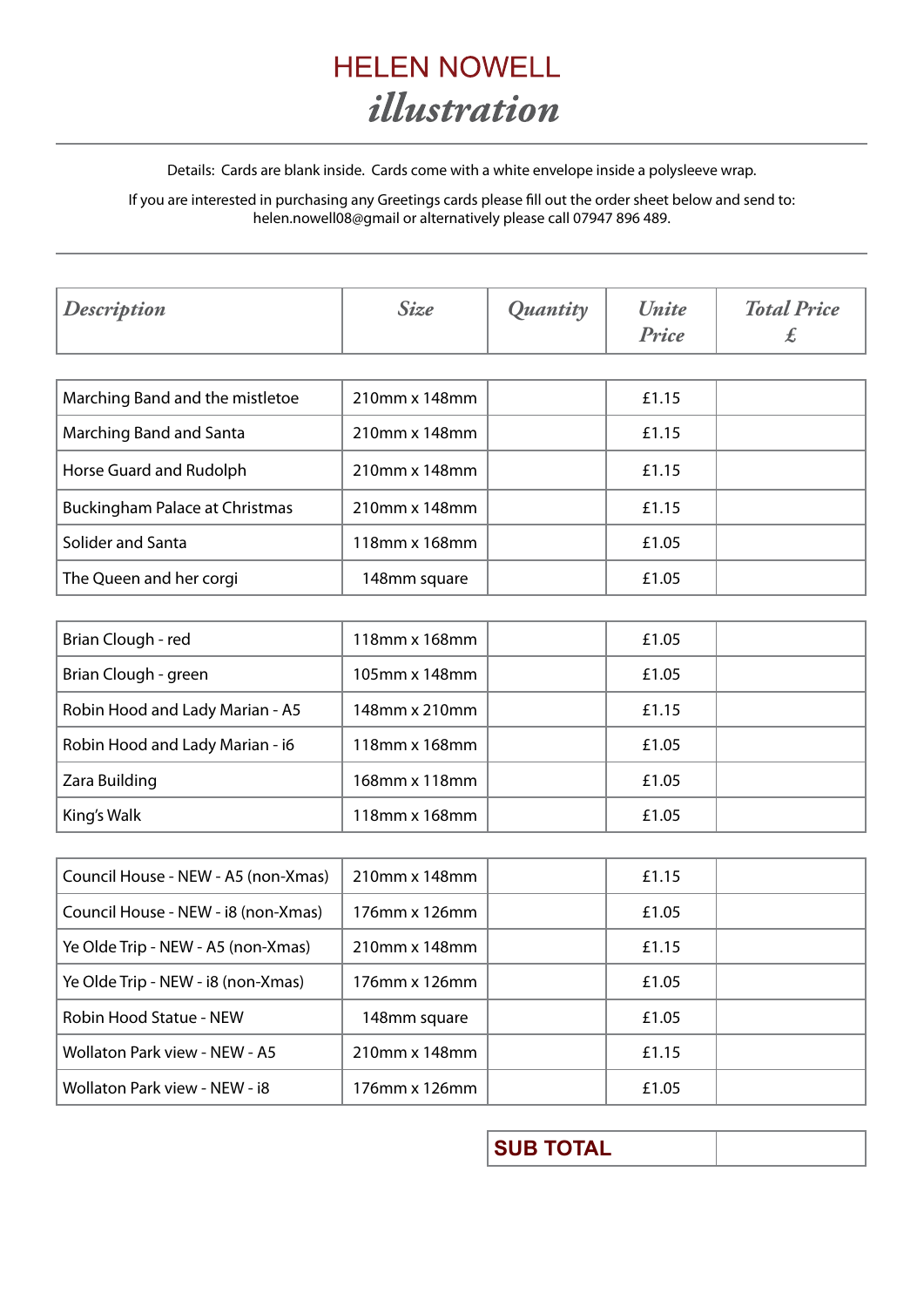

Details: Cards are blank inside. Cards come with a white envelope inside a polysleeve wrap.

If you are interested in purchasing any Greetings cards please fill out the order sheet below and send to: helen.nowell08@gmail or alternatively please call 07947 896 489.

| <b>Description</b>            | <b>Size</b>      | Quantity | <b><i>Unite</i></b><br>Price | <b>Total Price</b> |
|-------------------------------|------------------|----------|------------------------------|--------------------|
|                               |                  |          |                              |                    |
| British postcards (up to 500) | $6'' \times 4''$ |          | £0.35                        |                    |
| British postcards (over 500)  | $6'' \times 4''$ |          | £0.30                        |                    |

| <b>SUB TOTAL</b>           |  |
|----------------------------|--|
| $ P\&P$ (where applicable) |  |
| <b>TOTAL AMOUNT DUE</b>    |  |

*For further information on my illustrations please visit: www.helennowell.com*

*The cost of Postage and Packing (P & P) will be added unless you are placing an order of £250 or more. The cost of P & P for orders under £50 is £6.50. The cost of P & P for orders from £50 to £99 is £10.00. The cost of P & P for orders from £100 is £14.00.*

*There are no charges for postage and packaging for delivery to one Nottingham address for orders over £30.*